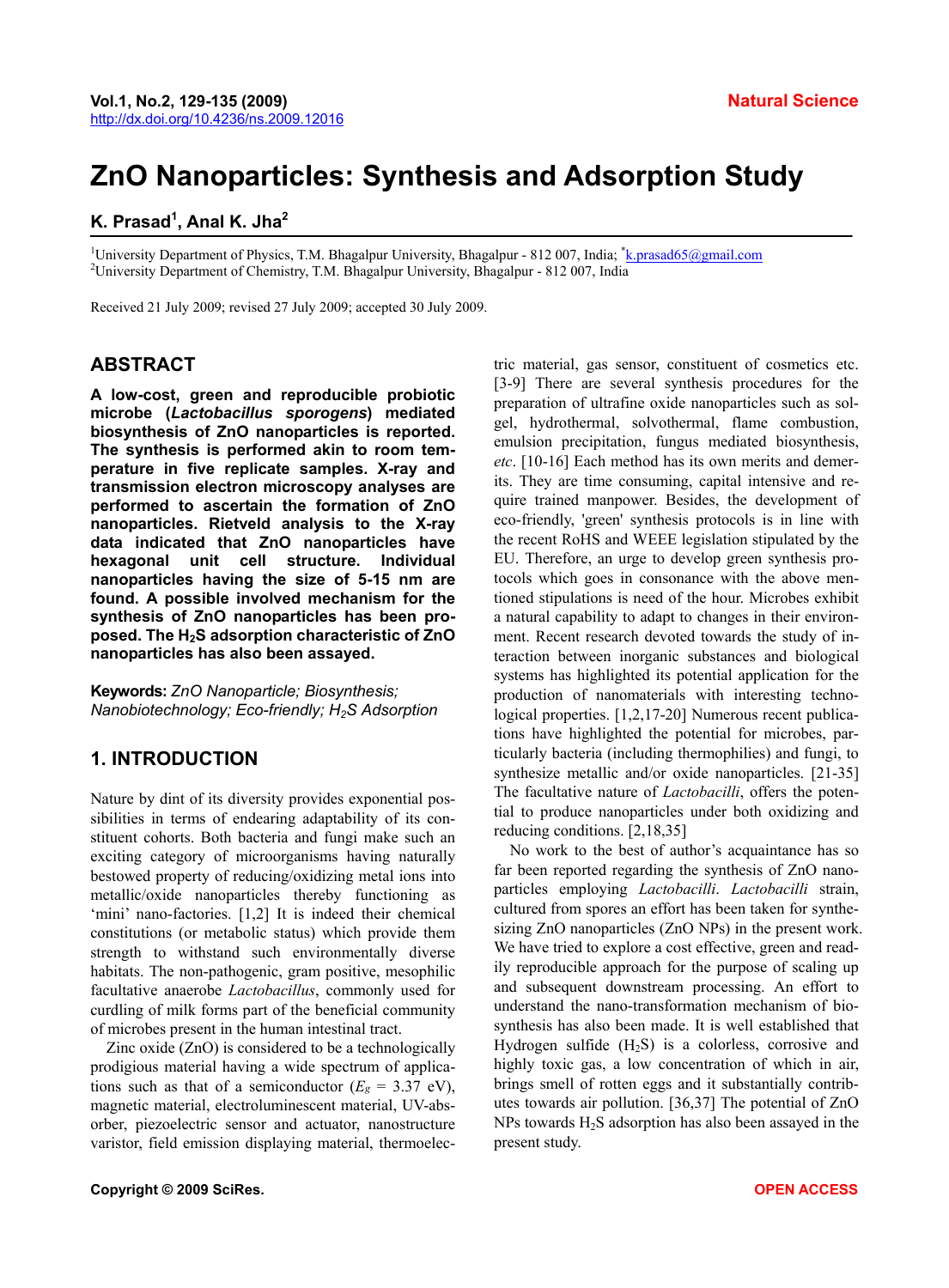### **2. MATERIALS AND METHODS**

#### **2.1. Biosynthesis of ZnO Nanoparticles**

Pharmaceutical grade Lactic acid Bacillus spore tablets (SporeLac DS, Sanyko Pharmaceuticals, Japan) were procured and two tablets were dissolved in 50 mL sterile distilled water containing standard carbon and nitrogen source. As per specification, each tablet was capable of producing 120 million spores of the bacterium. The culture solution was allowed to incubate on room temperature overnight. Next day, the presence of *Lactobacillus* was confirmed under an optical microscope. The pH of this source culture solution was observed to be equal to 3. Now, 10 mL of this source culture was doubled in volume by mixing equal volume of sterile distilled water containing nutrients in five different hard glass test tubes. In yet another tube instead of adding the source culture solution, sterile distilled water containing nutrients was pooled and this was treated as control. All these culture tubes were gently heated on a steam bath and were allowed to incubate overnight in laboratory ambience for another 24 hours on orbital shaker. Next day, the pH was taken and found to be in the range of 4-5 in case of culture solution and 7 in case of control. Small quantity of  $NAHCO<sub>3</sub>$  was added in culture solution until it attains pH 6. It was brought to this pH as a lower value delays the process of transformation. [2] Similarly, a small volume of distilled water along with carbon and nitrogen source and  $NaHCO<sub>3</sub>$  were pipetted in the control tube and the pH = 8.5 were recorded. Analytical reagent grade Zinc Chloride  $(ZnCl<sub>2</sub>)$  was taken into use for preparing a solution of 0.25(M) strength at room temperature. Control solution was prepared by adding 100 mL sterile distilled water, carbon and nitrogen containing nutrients and the mild base in known quantitative ratio (5:1:1). To each of these tubes, 20 mL of Zinc Chloride solution was added. The pH of the control tube was noted to be 8-9 in 5 different set of experiments. Culture solution containing tubes including control tube were heated on the steam bath up to 80°C for 5 to 10 minutes. An appearance of starch like haziness in solution and white deposition at the bottom of the tube was perceived as an indication of commencement of transformation. No such deposition or haziness was observed in control tube. The tubes were allowed to incubate in the laboratory ambience for another 9 hours, after which distinctly markable coalescent white clusters deposited at the bottom of all the tubes except in control. A remarkable change in pH was observed at this stage (6.0 to 7.5) excluding control (8 to 9). The chemical reactions which proceed in the culture medium may be as follows:

$$
O
$$
  
\n
$$
C_6H_{12}O_6 \rightarrow CH_3-C-COOH \Leftrightarrow CH_3.CH(OH).COOH
$$
  
\n(Glucose) (Pyruvate) (Lactate)

$$
HCO_3^- \Leftrightarrow OH^- + CO_2
$$
  
\n
$$
ZnCl_2 \Leftrightarrow Zn^{2+} + 2Cl^-
$$
  
\n
$$
Zn^{2+} + 2OH^- \rightarrow Zn(OH)_2
$$
  
\n
$$
Zn(OH)_2 \rightarrow ZnO + H_2O
$$

 $NaHCO<sub>3</sub> \Leftrightarrow Na^+ + HCO<sub>3</sub>$ 

*ZCl<sup>-</sup>* 

## **2.2. Characterization**

The formation of ZnO NPs was checked by X-ray diffraction (XRD) technique using an X-ray diffractometer (XPERT-PRO, Pan Analytical) with CuK<sub>a</sub> radiation ( $\lambda$  = 1.5406Å) over a wide range of Bragg angles ( $10^{\circ} \le 2\theta \le$ 80 $^{\circ}$ ). The *XY* (2 $\theta$  *vs.* intensity) data obtained from this experiment were plotted with the WinPLOTR program and the angular positions of the peaks were obtained with the same program. [38] The dimensions of the unit cell, hkl values and space group of ZnO NPs were obtained using the DICVOL program in the FullProf 2000 software package and then refinement was carried out through the profile matching routine of FullProf. [39] The Bragg peaks were modeled with pseudo-Voigt function and the background was estimated by linear interpolation between selected background points. The crystallite size  $(D)$  and the lattice strain of ZnO NPs were estimated by analyzing the broadening of X-ray diffraction peaks, using Williamson-Hall approach. [40]

$$
\eta \cos \theta = (K\lambda/D) + 2(\Delta \xi/\xi) \sin \theta \tag{1}
$$

where  $\eta$  is diffraction peak width at half intensity (FWHM) and  $\Delta \xi/\xi$  is the lattice strain and *K* is the Scherrer constant (0.89). The term *Kλ*/*D* represents the Scherrer particle size distribution. TEM micrograph of ZnO NPs was obtained using Hitachi H-7500 transmission electron microscope. The specimen was suspended in distilled water, dispersed ultrasonically to separate individual particles, and two drops of the suspension deposited onto holey-carbon coated copper grids.

#### **3. RESULTS**

#### **3.1. Structural and Microstructural Studies**

Rietveld refinements on the X-ray (XRD) data were done on ZnO NPs, selecting the space group *P*6/*mmm*. **Figure 1** depicts the observed, calculated and difference XRD profiles for ZnO NPs after final cycle of refinement. It can be seen that the profiles for observed and calculated one are perfectly matching. The value of  $\chi^2$ comes out to be equal to 3.16, which may be considered to be very good for estimations. The profile fitting procedure adopted was minimizing the  $\chi^2$  function. [41] The XRD analyses indicated that ZnO NPs has a hexagonal unit cell. The crystal data and refinement factors of ZnO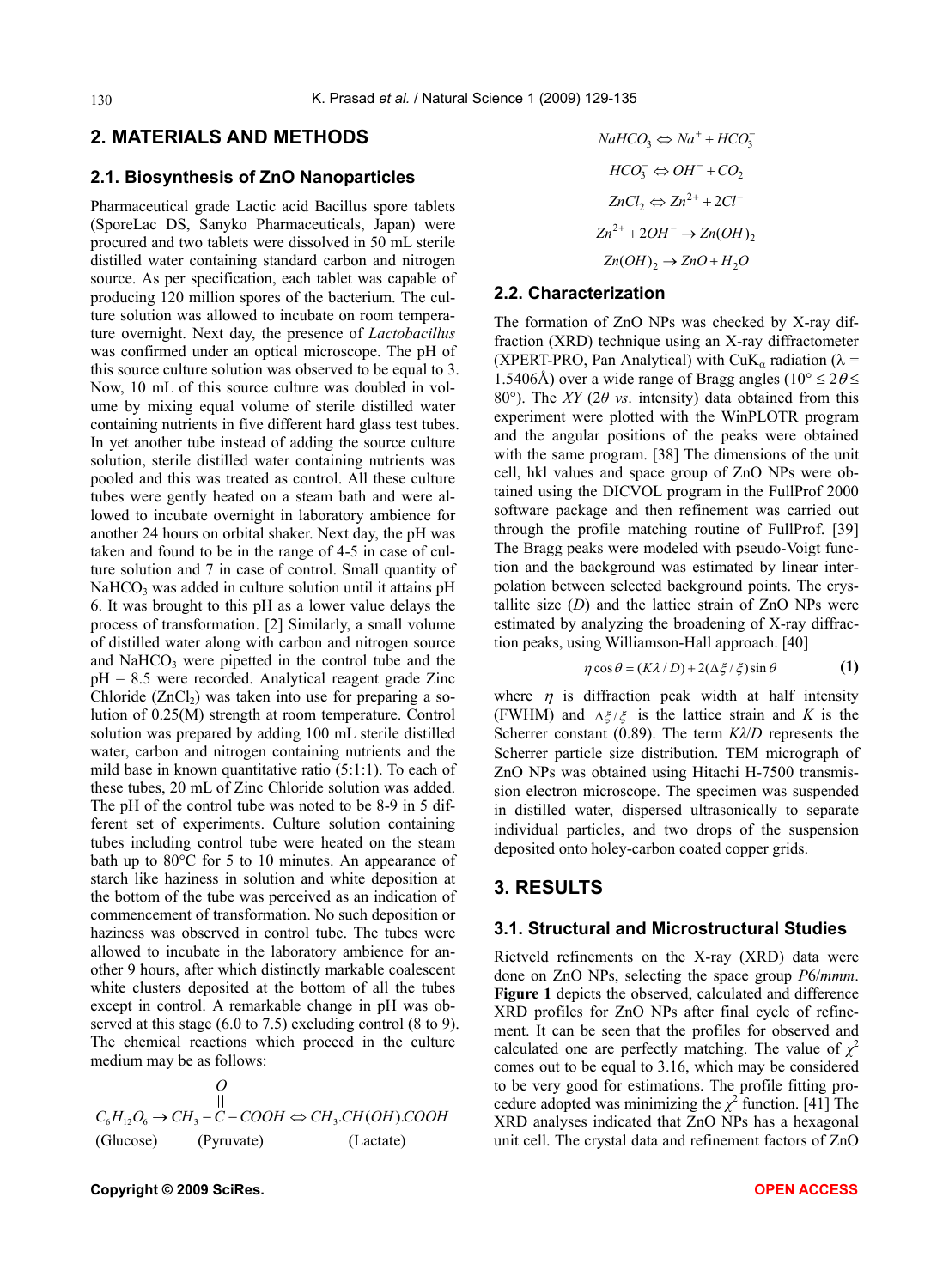

n-ZnO

**Figure 1.** Rietveld refined pattern of ZnO NPs in the space group *P*6/*mmm.* Symbols represent the observed data points and the solid lines their Rietveld fit. Inset: Williamson-Hall plot for ZnO NPs.

| <b>Parameters</b>                                                                                                                                                                                                          | <b>Results</b>                                                                                                                                                            | <b>Description of parameters</b>                                                                                                                                                                                                                                                                                                                                                                                                                                                                                                                                                                                                                                                                                                                                                                                                                                                                                                                                                                                                                                                                                                                                                                                                                                                               |
|----------------------------------------------------------------------------------------------------------------------------------------------------------------------------------------------------------------------------|---------------------------------------------------------------------------------------------------------------------------------------------------------------------------|------------------------------------------------------------------------------------------------------------------------------------------------------------------------------------------------------------------------------------------------------------------------------------------------------------------------------------------------------------------------------------------------------------------------------------------------------------------------------------------------------------------------------------------------------------------------------------------------------------------------------------------------------------------------------------------------------------------------------------------------------------------------------------------------------------------------------------------------------------------------------------------------------------------------------------------------------------------------------------------------------------------------------------------------------------------------------------------------------------------------------------------------------------------------------------------------------------------------------------------------------------------------------------------------|
| Crystal System<br>Space group<br>a(A)<br>b(A)<br>c(A)<br>$\alpha$ (°)<br>$\beta$ (°)<br>$\gamma$ (°)<br>$V(\AA^3)$<br>$R_{\rm p}$<br>$R_{\rm wp}$<br>$R_{\rm exp}$<br>$R_{\rm B}$<br>$R_{\rm F}$<br>$\chi^2$<br>d<br>$Q_D$ | Hexagonal<br>P6/mmm<br>3.2524<br>3.2524<br>5.2120<br>90.000<br>90.000<br>120.000<br>47.7463<br>25.2<br>23.8<br>13.4<br>0.175E-3<br>$0.133E-3$<br>3.16<br>0.6844<br>1.9059 | $R_p$ (profile factor) = 100[ $\Sigma  y_i-y_i ^2$ [ $\Sigma  y_i $ ], where $y_i$ is the observed intensity and $y_i$ is the<br>calculated intensity at the i <sup>th</sup> step.<br>$R_{\rm wp}$ (weighted profile factor) = 100[ $\Sigma \omega_i  y_i - y_i ^2 / \Sigma \omega_i  y_i ^2  ^{1/2}$ , where $\omega_i = 1/\sigma_i^2$ and $\sigma_i^2$<br>is variance of the observation.<br>$R_{\text{exp}}$ (expected weighted profile factor) = 100[(n-p)/ $\sum \omega_i(y_i)^2$ ] <sup>1/2</sup> , where n and p are the<br>number of profile points and refined parameters, respectively.<br>$R_{\rm B}$ (Bragg factor) = 100[ $\Sigma  I_{\rm obs}I_{\rm calc} /\Sigma I_{\rm obs} $ ], where $I_{\rm obs}$ is the observed integrated inten-<br>sity and $I_{\text{calc}}$ is the calculated integrated intensity.<br>$R_F$ (crystallographic $R_F$ factor) = 100[ $\Sigma  F_{obs} - F_{calc} /\Sigma  F_{obs} $ ], where F is the structure<br>factor, $F = \sqrt{I/L}$ , where L is Lorentz polarization factor.<br>$\chi^2 = \Sigma \omega_i (y_i - y_i)$ .<br>d (Durbin–Watson statistics) = $\Sigma \{ [\omega_i(y_i-y_i) - \omega_{i-1}(y_{i-1}-y_{i-1})]^2 \} / \Sigma [\omega_i(y_i-y_i)]^2$ .<br>$Q_D$ = expected d.<br>S (goodness of fit) = $(R_{\rm wp}/R_{\rm exp})$ . |
| $\boldsymbol{S}$                                                                                                                                                                                                           | 1.776                                                                                                                                                                     |                                                                                                                                                                                                                                                                                                                                                                                                                                                                                                                                                                                                                                                                                                                                                                                                                                                                                                                                                                                                                                                                                                                                                                                                                                                                                                |

NPs obtained from XRD data are depicted in **Table 1**. The lattice parameter as obtained for ZnO NPs is in good agreement with the literature report (PCPDF No. #89-0510). Inset **Figure 1** illustrates the Williamson-Hall plot for ZnO NPs. A linear least square fitting

to  $\eta$  cos $\theta$ –sin $\theta$  data yielded the values of average crystallite size and lattice strain respectively to be 11 nm and 0.0035. The low value of lattice strain might be due to the fact that the procedure adopted in the synthesis of nanoparticles is natural (biosynthetic) one.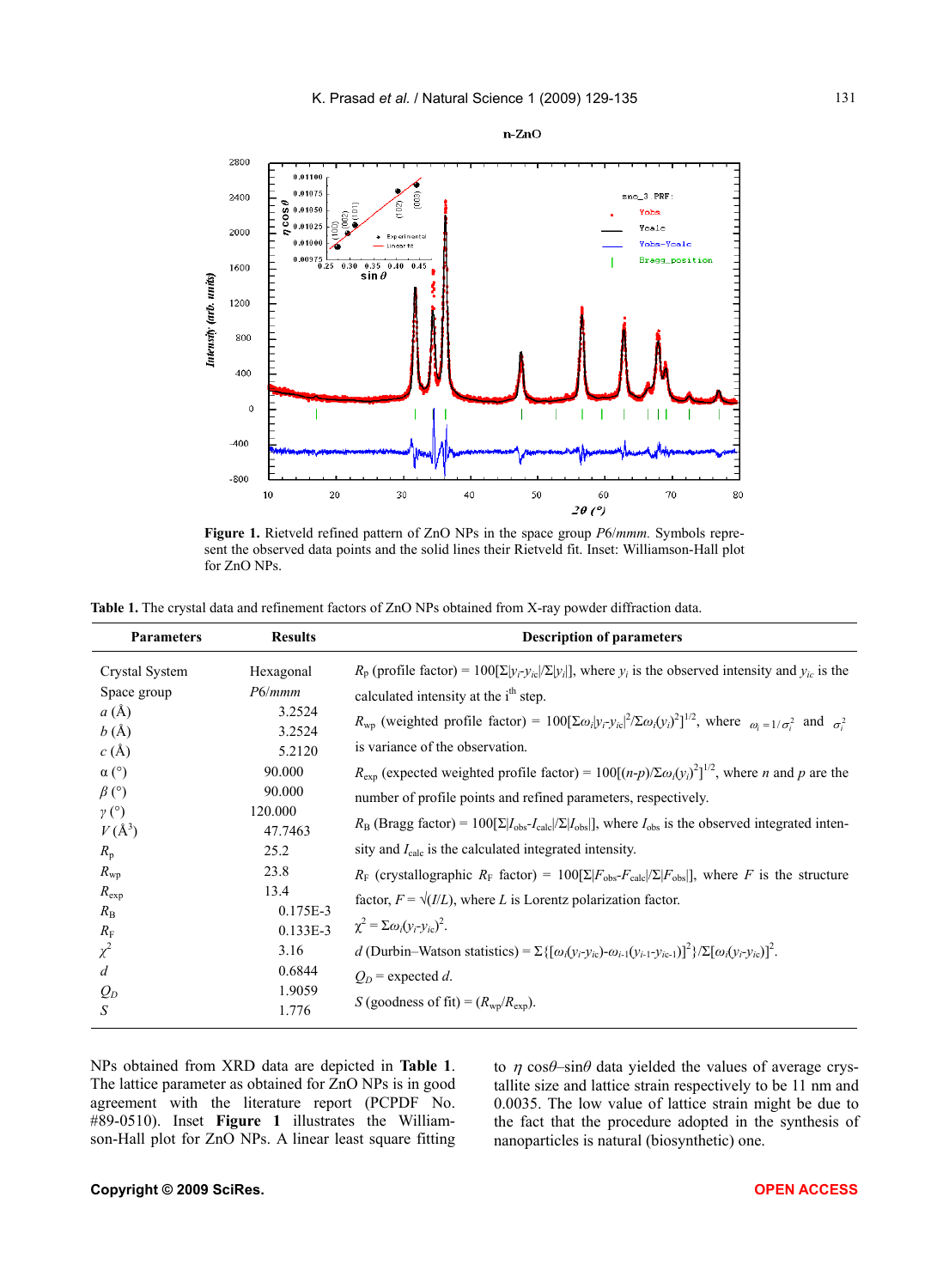

**Figure 2.** TEM photograph of ZnO NPs. Inset: ZnO NPs.

**Figure 2** shows the TEM micrograph of ZnO NPs (inset **Figure** 2) being formed using *Lactobacillus* strain. The micrograph clearly illustrates the nanoparticles with tubules and other irregular forms having the sizes of 5-15 nm. The measurement of size was carried along the diameter of the particles. The difference in particle size is possibly due to the fact that the nanoparticles are being formed at different times. It is found that the size of the ZnO NPs estimated using TEM analysis to be in fairly good agreement with the size estimated by the Williamson-Hall approach.

#### **3.2. Adsorption Study**

**Figure 3** shows the experimental setup to assess the adsorption capacity of synthesized ZnO NPs as well as bulk ZnO. Freshly prepared  $H_2S$  was allowed to pass through the equal quantities of bulk ZnO and ZnO NPs (5 gm each) for a fixed span of time (30 min.) and flow of gas was suitably regulated. The degree of absorption was assessed directly through the change in colour of lead acetate solution (from clear solution to black). It was observed that the presence of bulk ZnO blackens the

solution (due to formation of lead sulfide) within 5 minutes, while ZnO NPs does the same in 25 min. The experiment was pursued as five replicates and each gave approximately the same result. This happens due to the fact that nanoparticles have large surface to volume ratio and hence a high surface activity and these features might have led to better degree of adsorption of  $H_2S$  in comparison to its bulk counterpart.  $H_2S$  absorption by ZnO proceeds according to the reaction:  $ZnO + H_2S \rightarrow$  $ZnS + H<sub>2</sub>O$  that results into formation of inert Zinc sulfide.

#### **4. DISCUSSION**

*Lactobacilli* cells are prokaryotes in terms of cellular organization. They are gram positive (a thick peptidoglycan cell wall) bacteria showing facultative anaerobic properties, which probably make them suitable candidate microorganism for biosynthesis of metal as well as oxide nanoparticle. Like most of the bacteria, they have a negative electro-kinetic potential; which readily attracts the cations and this step probably acts as a trigger of the procedure of biosynthesis. Earlier, such a possibility of biosorption and bioreduction had been reported in case of silver iodide by the *Lactobacillus* sp. A09\* . [42] The mesophilic, non-pathogenic and facultatively anaerobic microbe like *Lactobacillus* has robust metabolic capabilities. Addition of simple carbohydrates into the culture medium tends to lower the value of oxidation-reduction potential (or the Eh value). The oxidation-reduction potential expresses the quantitative character of degree of aerobiosis having a designated unit expressed as  $rH_2$  (the negative logarithm of the partial pressure of gaseous hydrogen). By controlling  $rH<sub>2</sub>$  of the nutrient medium, conditions can be engineered for the growth of anaerobes in the presence of oxygen by lowering the  $rH<sub>2</sub>$  and also by cultivating the aerobes in anaerobic conditions by increasing the  $rH<sub>2</sub>$  of the medium.



**Figure 3.** Experimental set up to study adsorption of H<sub>2</sub>S by ZnO NPs.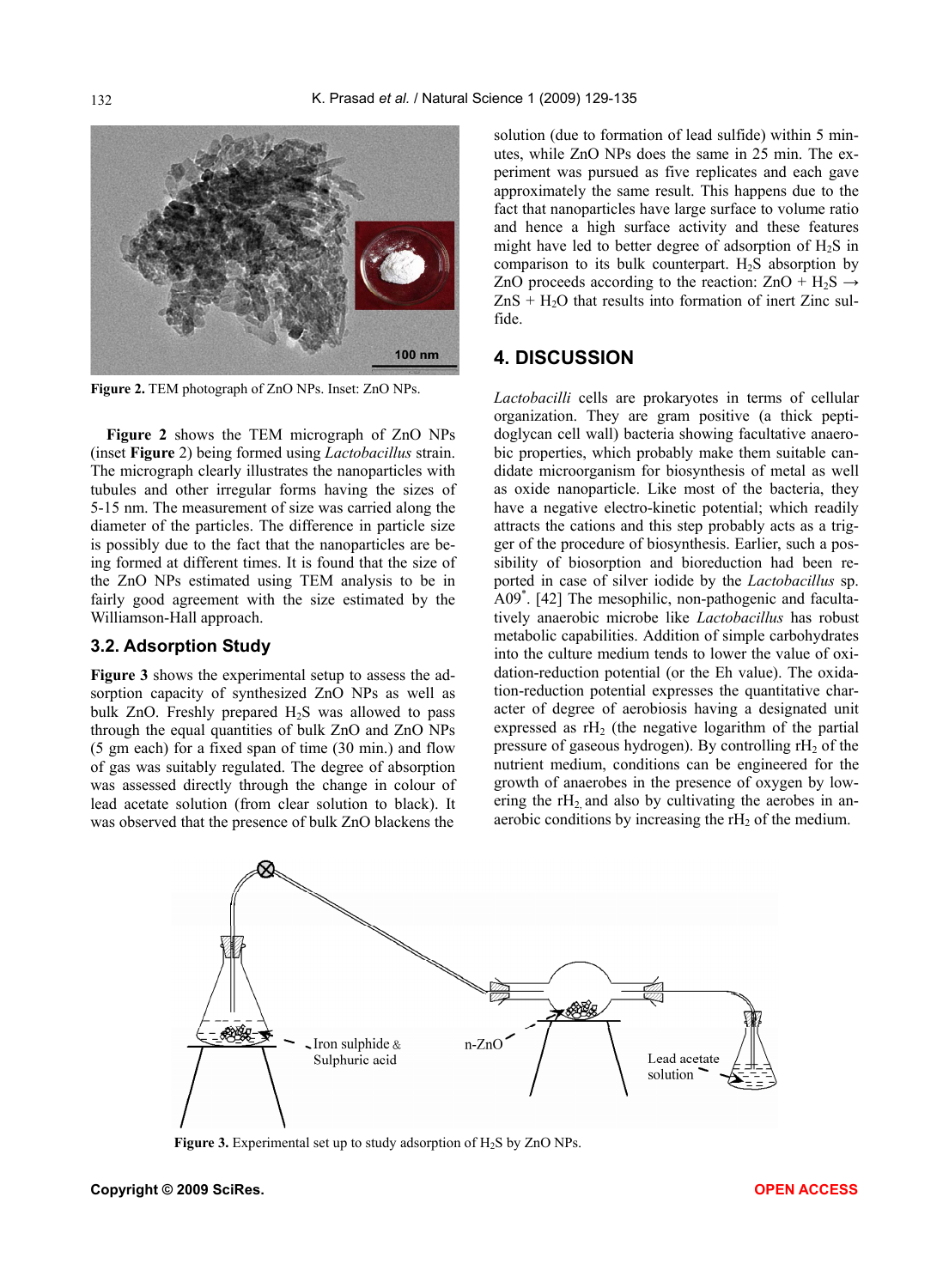

**Figure 4.** Schematic showing the mechanism for the biosynthesis of ZnO NPs.

Composition of nutrient media, therefore; plays a pivotal role in biosynthesis of metallic and/or oxide nanoparticles which is done in the present investigation. Energy yielding material – suitable carbohydrate (which controls the value of  $rH<sub>2</sub>$ ), the ionic status of the medium pH and overall oxidation-reduction potential (Eh) of the culture medium, all these factors cumulatively negotiate the synthesis of ZnO nanoparticles in the presence of *Lactobacillus* strain. Taking use of the above mentioned facts, our group had earlier reported synthesis of metallic cadmium [18], silver [17,34,43] as well as antimony oxide [1,44] and titanium dioxide. [2] A mildly acidic pH also activates the membrane bound oxidoreductases and makes the requisite ambience for an oxide nanoparticle synthesis as illustrated in **Figure 4**. Therefore, compared to other techniques, the present procedure is less expensive more reproducible, emphatically non-toxic and a truly green approach.

A large quantity of hydrogen sulfide is liberated in gas and petroleum industries and has been considered as a major pollutant. Besides, according to the international environmental regulations,  $H_2S$  contained in the acid gases should be effectively removed before its release to atmosphere. Its characteristic odor could easily be perceived in a dilution of 0.002 mg /L in ambient air. Intake of higher concentrations, could lead to the collapse from respiratory failure. For the purpose of protection, the concentration should be reduced to less than 15 ppm. [45] Pollution of underground aquifers has been a prevalent problem in the areas adjoining oil and gas reserves, which miserably affects the health of nearby inhabitants. Use of ZnO NPs produced using present green and low cost protocol based devices could prove to be an effective step towards mitigation of the menace.

### **5. CONCLUSIONS**

The present biosynthesis method is a green low cost approach, capable of producing ZnO NPs nearby room temperature. The synthesis of ZnO NPs might have resulted due to variation in the level of  $rH<sub>2</sub>$  or  $pH$ , which activates the pH sensitive oxido-reductases. ZnO

nanoparticles could be effective in controlling the pollution generated due to  $H_2S$  in air as well as underground aquifers. However, bright possibility exists with regard to the development of different products/devices in order to get rid of the menace of different forms of air and/or water pollution such as face masks, water filters, de-odorizing cakes and screens. Cosmetic industries can bank upon this product in order to synthesize sunscreen lotions etc., which would be done in the immediate future.

#### **REFERENCES**

- [1] Jha, A.K., Prasad, K. and Prasad, K. (2009) A green low-cost biosynthesis of Sb<sub>2</sub>O<sub>3</sub> nanoparticles. *Biochem Engg J*, **43,** 303-306.
- [2] Jha, A.K., Prasad, K. and Kulkarni, A.R. (2009) Synthesis of TiO2 nanoparticles using microorganisms. *Colloid Surf B: Bioint*, **71,** 226–229.
- [3] Park, S., Lee, J.–H., Kim, H.–S., Park, H.–J. and Lee, J. C. (2009) Effects of ZnO nanopowder dispersion on photocatalytic reactions for the removal of  $Ag<sup>4</sup>$  ions from aqueous solution. *J Electroceram*, **22,** 105–109.
- [4] Wang, Z.L. (2008) Energy harvesting for self-powered nanosystems. *Nano Res*, **1,** 1-8.
- [5] Botello-Méndez, A.R., López-Urías, F., Terrones, M. and Terrones, H. (2008) Enhanced ferromagnetism in ZnO nanoribbons and clusters passivated with sulfur. *Nano Res*, **1,** 420-426.
- [6] Grigorjeva, L., Millers, D., Grabis, J., Monty, C., Kalinko, A., Smits, K., Pankratov, V. and Lojkowski, W. (2008) Luminescence properties of ZnO nanocrystals and ceramics. *IEEE Trans Nucl Sci*, **55,** 1551-1555.
- [7] Daneshvar, N., Aber, S., Seyed Dorraji, M.S., Khataee, A.R. and Rasoulifard, M.H. (2008) Preparation and investigation of photocatalytic properties of ZnO nanocrystals: effect of operational parameters and kinetic study. *Int J Chem Biomol Engg*, **1,** 24-29.
- [8] Lee, C.–Y., Haung, Y.–T., Su, W.–F. and Lin, C.-F. (2006) Electroluminescence from ZnO nanoparticles/organic nanocomposites. *Appl Phys Lett*, **89**, 231116-231118.
- [9] Tong, Y.H., Liu, Y.C., Lu, S.X., Dong, L., Chen, S.J. and Xiao, Z.Y. (2004) The optical properties of ZnO nanoparticles capped with polyvinyl butyral. *J Sol-Gel Sci Tech*, **30**, 157-61.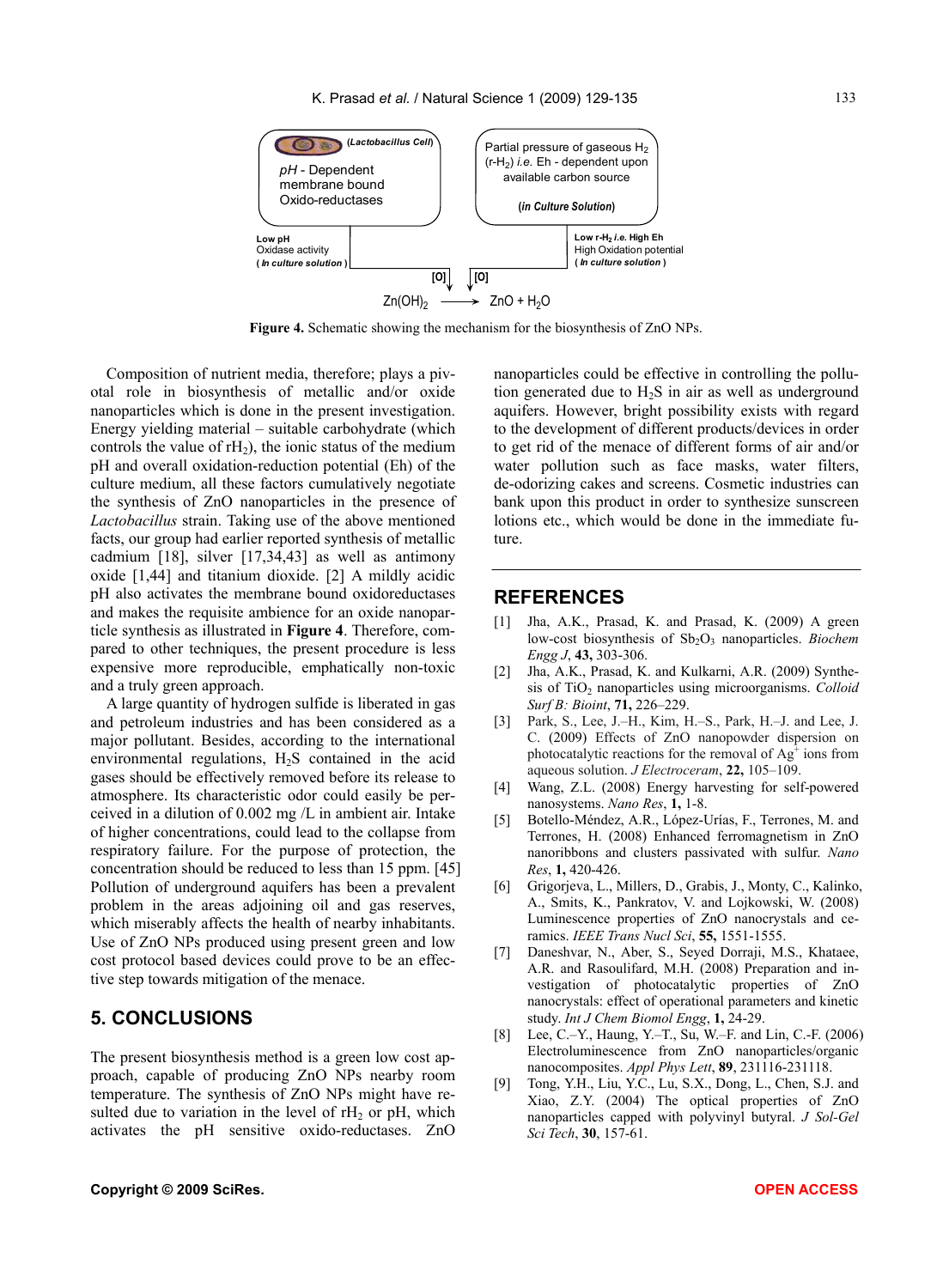- [10] Moghaddam, A.B., Nazari, T., Badraghi, J. and Kazemzad, M. (2009) Synthesis of ZnO nanoparticles and electrodeposition of polypyrrole/ZnO nanocomposite film. *Int J Electrochem Sci*, **4,** 247–257.
- [11] Shokuhfar, T., Vaezi, M.R., Sadrnezhad, S.K. and Shokuhfar, A. (2008) Synthesis of zinc oxide nanopowder and nanolayer via chemical processing. *Int J Nanomanufacturing*, **2,** 149-162.
- [12] Kim, S.–J. and Park, D.-W. (2007) Synthesis of ZnO nanopowder by thermal plasma and characterization of photocatalytic property. *Appl Chem*, **11,** 377-380.
- [13] Vaezi, M.R. and Sadrnezhaad, S. (2007) Nanopowder synthesis of zinc oxide via solochemical processing. *Mater Design*, **28,** 515–519.
- [14] Ge, M.Y., Wu, H.P., Niu, L., Liu, J.F., Chen, S.Y., Shen, P.Y., Zeng, Y.W., Wang, Y.W., Zhang, G.Q. and Jiang, J.Z. (2007) Nanostructured ZnO: from monodisperse nanoparticles to nanorods. *J Cryst Growth*, **305,** 162–166.
- [15] Hambrock, J., Rabe, S., Merz, K., Birkner, A., Wohlfart, A., Fischer, R.A. and Driess, M. (2003) Low-temperature approach to high surface ZnO nanopowders and a non-aqueous synthesis of ZnO colloids using the single-source precursor  $[MeZnOSiMe<sub>3</sub>]$  and related zinc siloxides. *J Mater Chem*, **13,** 1731–1736.
- [16] Kwon, Y.J., Kim, K.H., Lim, C.S. and Shim, K.B. (2002) Characterization of ZnO nanopowders synthesized by the polymerized complex method via an organochemical route. *J Ceram Process Res*, **3,** 146-149.
- [17] Prasad, K., Jha, A.K. and Kulkarni, A.R. (2008) Yeast mediated synthesis of silver nanoparticles. *Int J Nanosci Nanotech*, in press.
- [18] Prasad, K., Jha, A.K. and Kulkarni, A.R. (2007) Microbe mediated nano transformation: cadmium. *NANO: Brief Rep Rev*, **2,** 239-242.
- [19] Shahverdi, A.R., Minaeian, S., Shahverdi, H.R., Jamalifar, H. and Nohi, A.-A. (2007) Rapid synthesis of silver nanoparticles using culture supernatants of entrobacteria: a novel biological approach. *Process Biochem*, **42,** 919-923.
- [20] Husseiny, M.I., Abd El-Aziz, M., Badr, Y. and Mahmoud, M.A. (2007) Biosynthesis of gold nanoparticles using *Pseudomonas aeruginosa*. *Spectrochim Acta Part A*, **67,** 1003-1006.
- [21] Klaus, T., Joerger, R., Olsson, E. and Granqvist, C.G. (2001) Bacteria as workers in the living factory: metal accumulating bacteria and their potential for materials science. *Trends Biotechnol*, **19**, 15-20.
- [22] Gericke, M. and Pinches, A. (2006) Biological synthesis of metal nanoparticles. *Hydrometallurgy*, **83**, 132-140.
- [23] Senapati, S., Ahmad, A., Khan, M.I., Sastry, M. and Kumar, R. (2005) Extracellular biosynthesis of bimetallic Au-Ag alloy nanoparticles. *Small,* **1**, 517-520.
- [24] Vigneshwaran, N., Ashtaputre, N.M., Varadarajan, P.V., Nachane, R.P., Paralizar, K.M. and Balasubramanya, R.H. (2007) Biological synthesis of silver nanoparticles using the fungus *Aspergillus flavus*. *Mater Lett*, **61,** 1413-1418.
- [25] Mohanpuria, P., Rana, N.K. and Yadav, S.K. (2008) Biosynthesis of nanoparticles: technological concepts and future applications. *J Nanopart Res*, **10**, 507-517.
- [26] Mandal, D., Bolander, M.E., Mukhopadhyay, D., Sarkar, G. and Mukherjee, P. (2006) The use of microorganisms for the formation of metal nanoparticles and their appli-

cation. *Appl Microbiol Biotechnol*, **69**, 485-492.

- [27] Bansal, V., Rautaray, D., Barred, A., Ahire, K., Sanyal, A. and Ahmad, A. (2005) Fungus-mediated biosynthesis of silica and titania particles. *J Mater Chem*, **15**, 2583-2589.
- [28] Sadowski, Z., Maliszewska, I.H., Grochowalska, B., Polowczyk, I. and Koźlecki, T. (2008) Synthesis of silver nanoparticles using microorganisms. *Mater Sci-Poland*, **26**, 419-424.
- [29] Joerger, R., Klaus, T. and Granqvist, C.G. (2001) Biologically produced silver-carbon composite materials for optically functional thin-film coating. *Adv Mater*, **12**, 407-409.
- [30] Mukherjee, P., Ahmad, A., Mandal, D., Senapati, S., Sainkar, S.R., Khan, M.I., Parischa, R., Ajaykumar, P.V., Alam, M., Kumar, R. and Sastry, M. (2001) Fungus–mediated synthesis of silver nanoparticles and their immobilization in the mycelial matrix: A novel biological approach to nanoparticle synthesis. *Nano Lett*, **1**, 515-519.
- [31] Ankamwar, B., Damle, C., Absar, A. and Sastry, M. (2005) Biosynthesis of gold and silver nanoparticles using *Emblica Officinalis* fruit extract, their phase transfer and trans-metallation in an organic solution. *J Nanosci Nanotechnol*, **10**, 1665-1671.
- [32] Armendariz, V., Herrera, I., Peralta-Videa, J.R., Jose-Yacaman, M., Toroiani, H., Santiago, P. and Gardea-Torresdey, J.L. (2004) Size controlled gold nanoparticles formation by *Avena sativa* biomass: use of plants in nanobiotechnology. *J Nanopart Res*, **6**, 377-382.
- [33] Shankar, S.S., Rai, A., Ahmad, A. and Sastry, M. (2004) Rapid synthesis of Au, Ag and bimetallic Au core-Ag shell nanoparticles using Neem (*Azadirachta indica*) leaf broth. *J Colloid Interface Sci*, **275**, 496-502.
- [34] Jha, A. K., Prasad, K., Kumar, V. and Prasad, K. (2009) Biosynthesis of silver nanoparticles using *Eclipta* leaf. *Biotechnol Prog*, in print.
- [35] Nair, B. and Pradeep, T. (2002) Coalescence of nanoclusters and formation of submicron crystallites assisted by *Lactobacillus* strains. *Cryst Growth Design*, **2**, 293-298.
- [36] Haimour, N., El-Bishtawi, R. and Ail-Wahbi, A. (2005) Equilibrium adsorption of hydrogen sulfide onto CuO and ZnO. *Desalination*, **181**, 145-152.
- [37] Duan, Z., Sun, R., Liu, R. and Zhu, C. (2007) Accurate thermodynamic model for the calculation of  $H_2S$  solubility in pure water and brines. *Energ Fuel*, **21**, 2056-2065.
- [38] Roisnel, J. and Rodriguez-Carvajal, J. (2000) Win-PLOTR; laboratoire leon brillouin (CEA-CNRS) centre d'Etudes de saclay: gif sur yvette cedex. France.
- [39] Rodriguez-Carvajal, J. (2000) FullProf: A Rietveld Refinement and Pattern Matching Analysis Program, (Version: April 2008). *Laboratoire Léon Brillouin (CEA-CNRS)*, France.
- [40] Williamson, G.K. and Hall, W.H. (1953) X-ray line broadening from filed aluminum and wolfram. Acta Metall, **1,** 22-31.
- [41] McCusker, L. B., Von Dreele, R. B., Cox, D. E., Louër, D. and Scardi, P. (1999) Rietveld refinement guidelines. J Appl Cryst, **32,** 36-50.
- [42] Fu, J.K., Liu, Y.Y., Gu, P.Y., Tang, D.L., Lin, Z.Y., Yao, B.X. and Wen, S.Z. (2000) Spectroscopic characterization on the biosorption and bioreduction of Ag(I) by